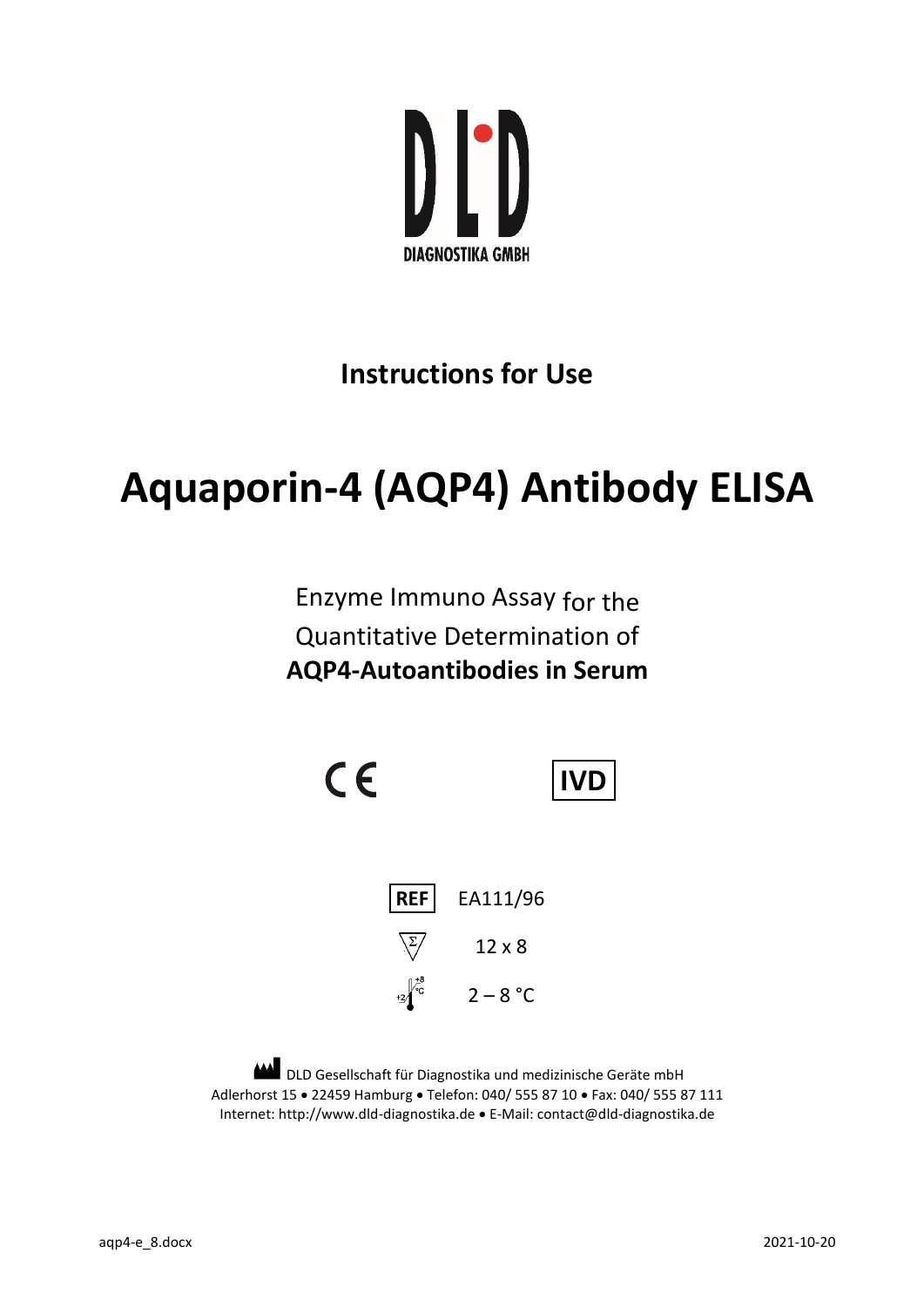### **Table of contents**

| $2^{\circ}$    |  |
|----------------|--|
|                |  |
|                |  |
| 5              |  |
|                |  |
| 7 <sup>7</sup> |  |
| 8              |  |
| 9              |  |
|                |  |
|                |  |
|                |  |

# **Symbols**

| <b>IVD</b>  | In Vitro Diagnostic<br><b>Medical Device</b> | $\epsilon$         | <b>EC Declaration of conformity</b> |
|-------------|----------------------------------------------|--------------------|-------------------------------------|
| <b>CONT</b> | Content                                      |                    | <b>Expiry Date</b>                  |
| <b>LOT</b>  | Lot Number                                   | $+2\int_{-C}^{+8}$ | Store at                            |
| <b>AAA</b>  | Manufactured by                              | $\Sigma/$          | Sufficient for  determinations      |
| <b>REF</b>  | <b>Catalogue Number</b>                      | $\mathbf i$        | <b>Consult Instructions for Use</b> |
|             |                                              |                    |                                     |

## **Hazard Pictograms**



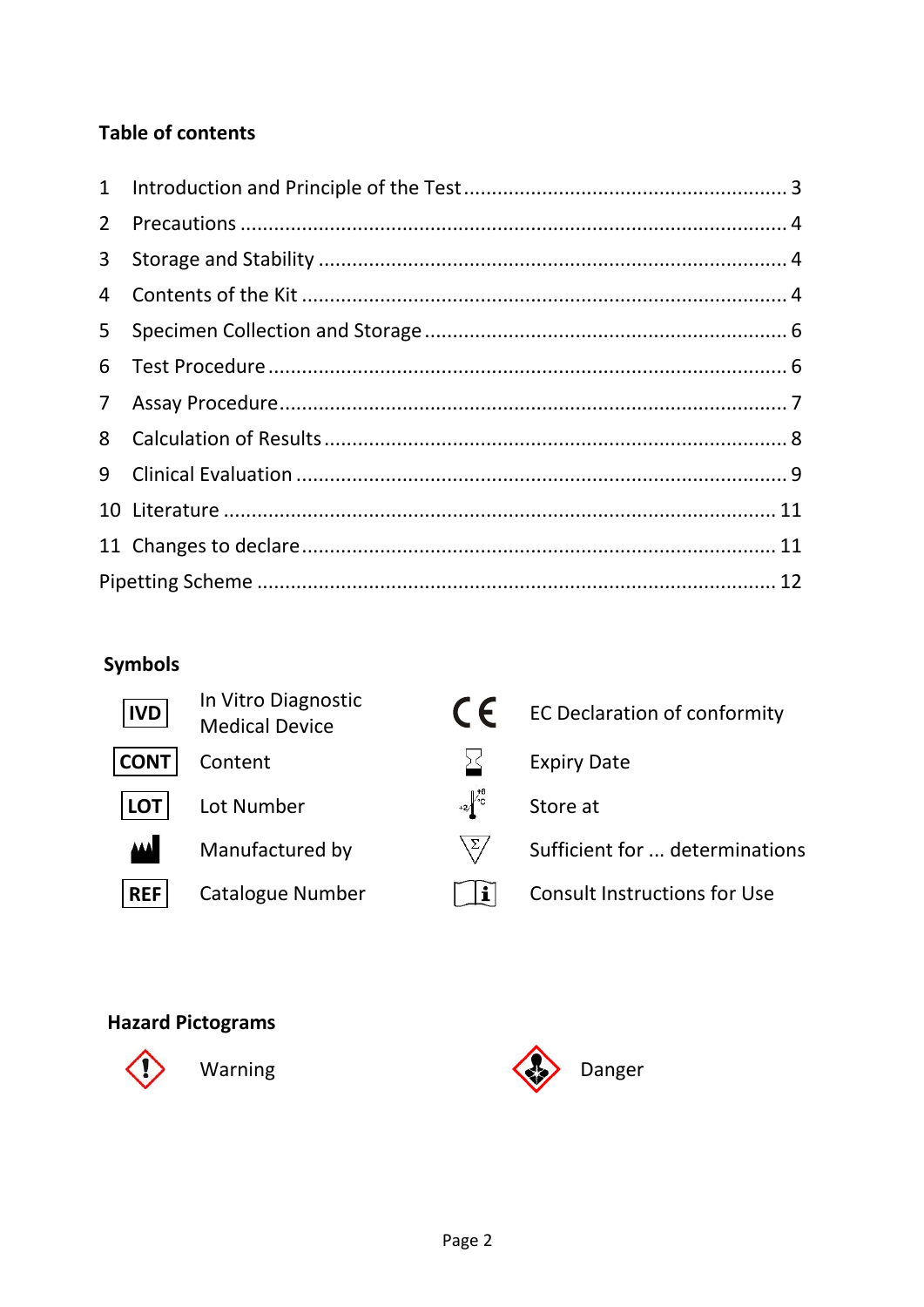#### <span id="page-2-0"></span>**1 Introduction and Principle of the Test**

The AQP4 autoantibody ELISA assay kit is intended for use by professional persons only, for the quantitative determination of AQP4 autoantibodies in human serum. Neuromyelitis optica (NMO), also known as Devic's syndrome, is an immunemediated neurologic disease that involves the spinal cord and optic nerves. It can be considered to be a disorder distinct from multiple sclerosis (MS). A serum immunoglobulin G autoantibody (NMO-IgG) has been shown to be a specific marker for NMO and the water channel aquaporin 4 (AQP4) has been identified as the antigen for NMO IgG. Measurement of AQP4 autoantibodies can be of considerable value in distinguishing NMO from MS when full clinical features may not be apparent and early intervention may prevent or delay disability.

In AQP4 autoantibody ELISA, AQP4 antibodies in patients' sera, calibrators and controls are allowed to interact with AQP4 (M23 isoform) coated onto ELISA plate wells and liquid phase biotinylated AQP4. AQP4 antibodies bound to the AQP4 coated on the well will also interact with AQP4-Biotin due to the divalent nature of antibodies. After incubation at room temperature for 2 hours with shaking, the well contents are discarded, leaving AQP4-Biotin bound to the well via an AQP4 autoantibody bridge. The amount of AQP4-Biotin bound is then determined in a second incubation step involving addition of streptavidin peroxidase (SA-POD), which binds specifically to biotin. Excess, unbound streptavidin peroxidase is then washed away and addition of the peroxidase substrate 3,3',5,5' tetramethlybenzidine (TMB) results in formation of a blue colour. This reaction is stopped by the addition of a stop solution, causing the well contents to turn yellow. The absorbance of the yellow reaction mixture at 450nm and 405nm is then read using an ELISA plate reader. A higher absorbance indicates the presence of AQP4 autoantibody in the test sample. Reading at 405nm allows quantitation of high absorbances. Values below 10 U/ml should always be measured at 450nm. The measuring interval is  $3.0 - 80$  U/ml (arbitrary units).

Manufactured under licence to US patents 7,101,679 B2 and 7,947,254 B2, European patent 1700120 B1, Chinese patent ZL200480040851.3, Japanese patent 4538464 and related patents and patents pending in other countries.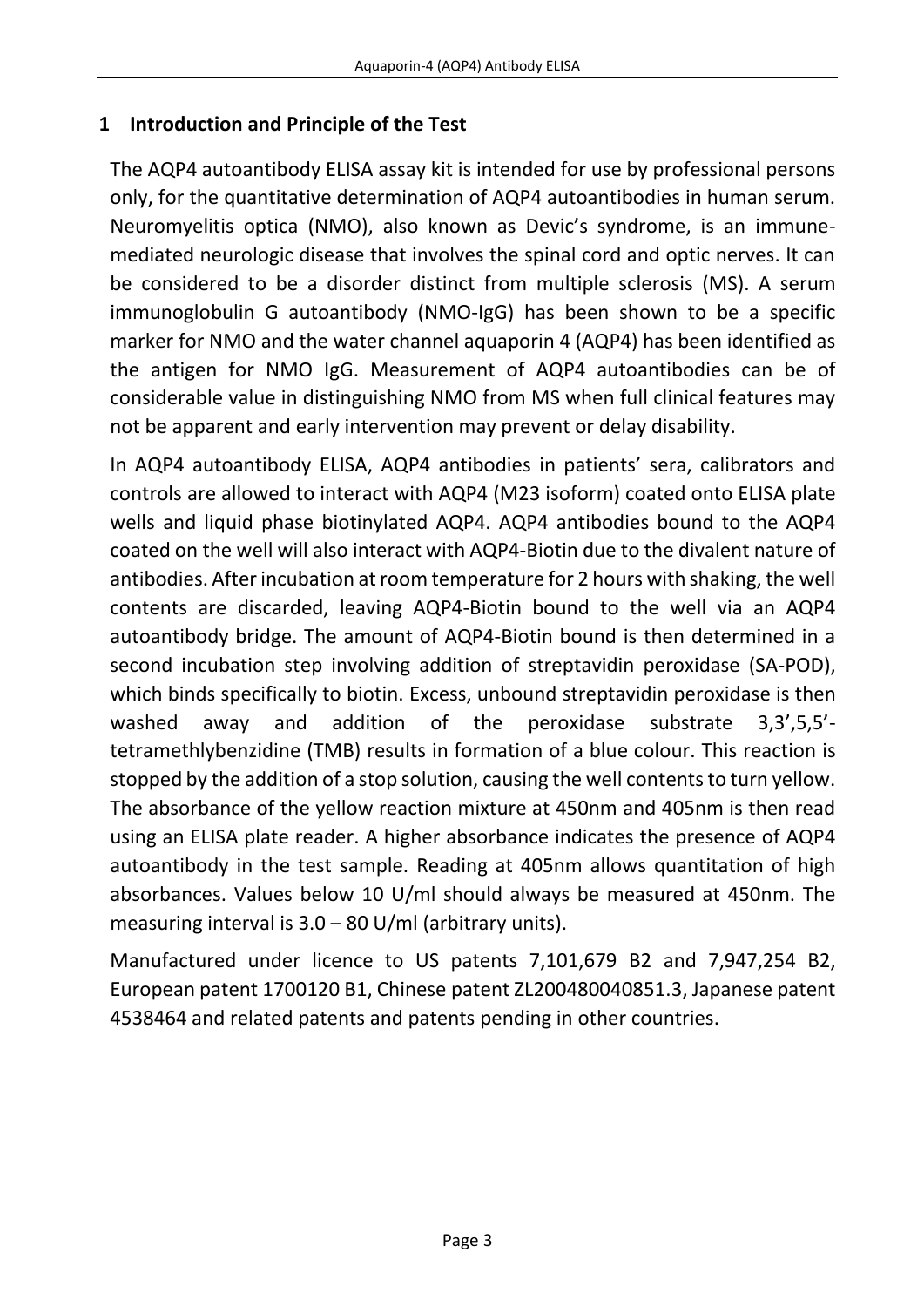#### <span id="page-3-0"></span>**2 Precautions**

- For in vitro use only.
- Some reagents contain sodium azide as preservative (<0.1%). Avoid skin contact.
- All reagents of human origin used in this kit are tested for HIV I/II antibodies, HCV and HBsAg and found to be negative. However, because no test method can offer complete assurance that infectious agents are absent, these reagents should be handled as potentially biohazardous materials.
- Material of animal origin used in the preparation of the kit have been obtained from certified healthy animals but these materials should be handled as potentially infectious.

#### <span id="page-3-1"></span>**3 Storage and Stability**

On arrival, store the kit at 2-8 °C. Once opened the kit is stable until its expiry date. For stability of prepared reagents refer to Preparation of Reagents.

#### <span id="page-3-2"></span>**4 Contents of the Kit**

| <b>AQP4 Coated Wells</b>                                                                       |     |   | <b>STRIPS</b>       |          | 12 strips |         |
|------------------------------------------------------------------------------------------------|-----|---|---------------------|----------|-----------|---------|
| 8 wells per strip, coated with AQP4; M23 Isoform                                               |     |   |                     |          |           |         |
| <b>Calibrators A - E</b>                                                                       |     |   | $CAL A   -   CAL E$ |          |           | 5 vials |
| 0.7 ml each, ready for use                                                                     |     |   |                     |          |           |         |
| <b>Concentrations (arbitrary Units):</b>                                                       |     |   |                     |          |           |         |
| Calibrator                                                                                     | A   | B | C                   | D        | E         |         |
| U/ml                                                                                           | 1,5 | 5 | 20                  | 40       | 80        |         |
| <b>Positive Controls</b><br>0.7 ml each, ready for use, values are given on the QC certificate |     |   | <b>CONI</b>         | & CON II |           | 2 vials |
| <b>Negative Control</b><br>0.7 ml each, ready for use                                          |     |   | CON-                |          |           | 1 vial  |
| <b>AQP4-Biotin</b>                                                                             |     |   | <b>AQP4-BIOTIN</b>  |          |           | 3 vials |

1.5 ml each, lyophil.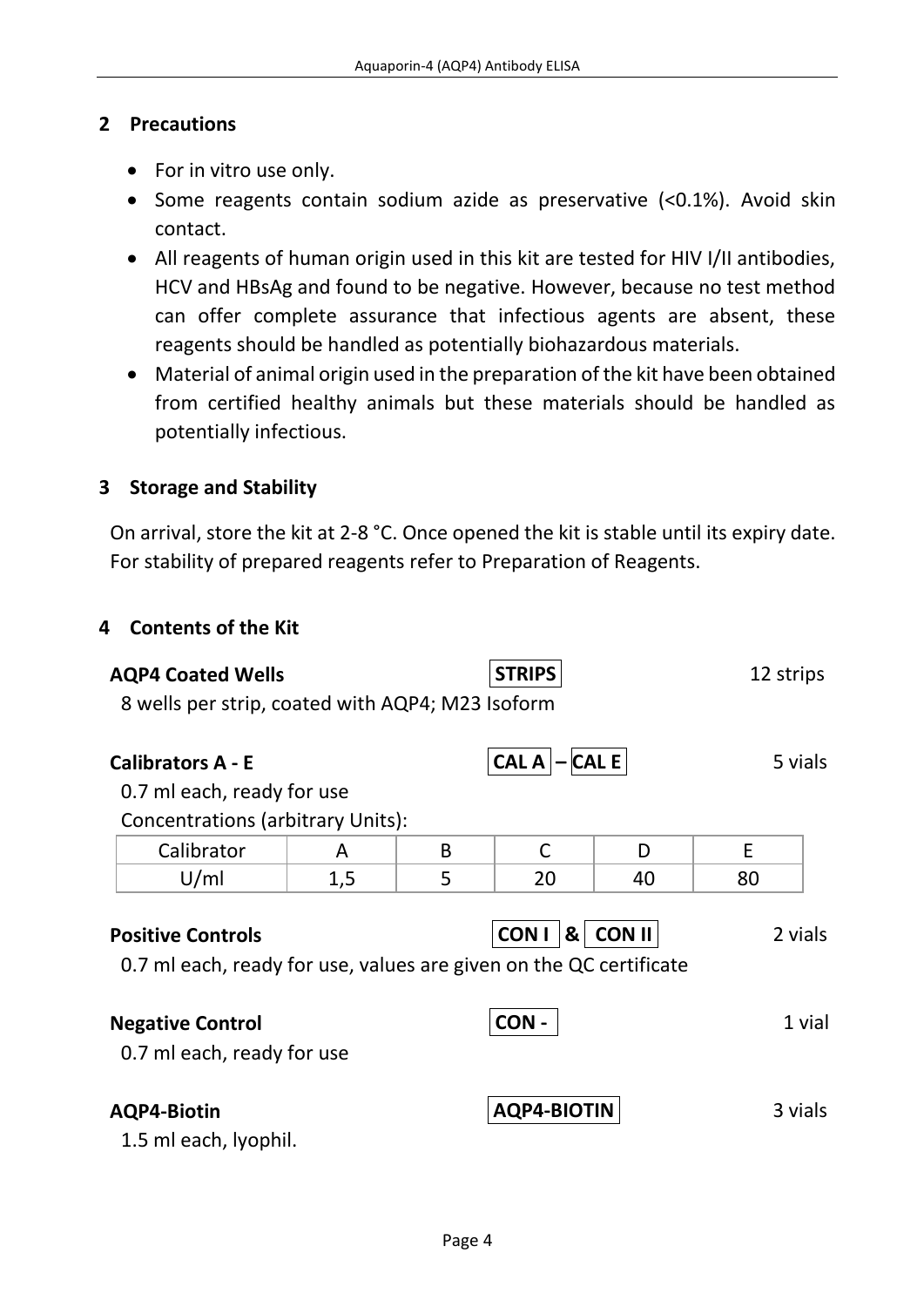| <b>Reconstitution Buffer</b>                                | <b>RECONST</b> | 1 vial            |
|-------------------------------------------------------------|----------------|-------------------|
| 10 ml, ready for use, for reconstituting AQP4-Biotin        |                |                   |
| <b>Streptavidin-Peroxidase</b><br>0.8 ml, 20 x concentrated | <b>SA-POD</b>  | 1 vial<br>Warning |
| <b>Diluent</b>                                              | <b>DIL</b>     | 1 vial            |
| 15 ml, ready for use, for diluting SA-POD                   |                |                   |
| <b>Substrate</b>                                            | <b>SUB</b>     | 1 vial            |
| 15 ml, ready for use, tetramethyl benzidine (TMB)           |                | Danger            |
| <b>Wash Buffer</b>                                          | <b>WASH</b>    | 1 vial            |
| 120 ml, 10 x concentrated                                   |                |                   |
| <b>Stop Solution</b><br>14 ml, ready for use                | <b>STOP</b>    | 1 vial            |

Additional materials and equipment required but not provided:

- Pipettes for 25  $\mu$ l, 50  $\mu$ l and 100  $\mu$ l
- ELISA plate cover
- ELISA plate shaker capable of 500 shakes per min (not an orbital shaker)
- Pure water
- Microtiter plate reader (450 nm and 405 nm)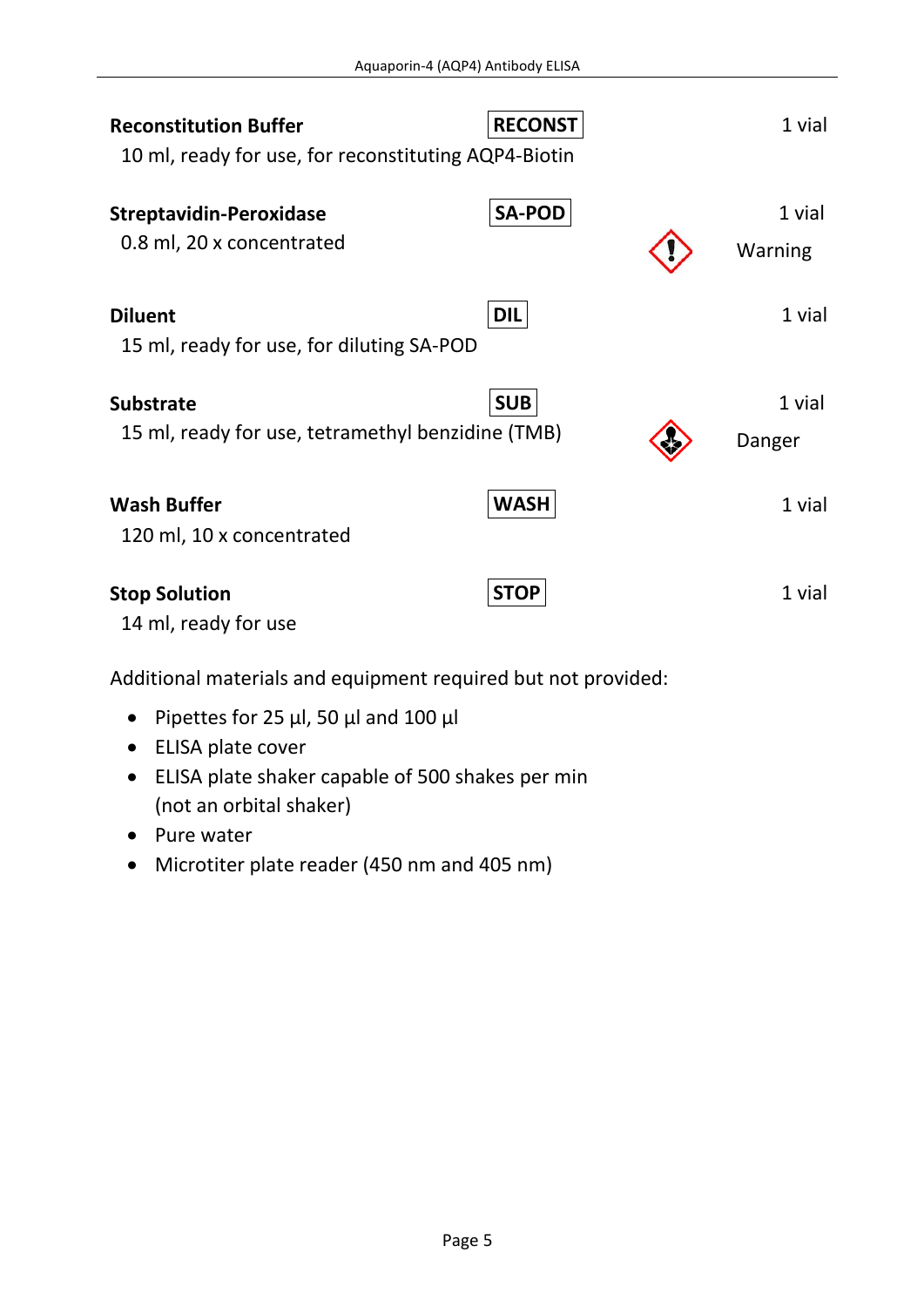#### <span id="page-5-0"></span>**5 Specimen Collection and Storage**

Sera to be analysed should be assayed soon after separation or stored (preferably in aliquots) at or below -20 °C.

100 µl is sufficient for one assay (duplicate 50 µl determinations). Subsequent freezing and thawing or increase in storage temperature should be avoided. Incorrect storage of serum samples can lead to loss of AQP4 autoantibodies. Do not use grossly haemolysed or lipaemic serum samples. Citrate, EDTA and heparin plasma may be used in the assay.

When required, thaw test sera at room temperature and mix gently to ensure homogeneity. Centrifuge the serum prior to assay (preferably for 5 min at 10-15,000 g in a microfuge) to remove any particulate matter. Please do not omit this centrifugation step if sera are cloudy or contain particulates.

#### <span id="page-5-1"></span>**6 Test Procedure**

#### **MT strips**

Before opening the packet of strip wells [STRIPS], allow it to stand at room temperature for 30 minutes. After opening, return any unused wells in the original foil packet (reseal with adhesive tape) and in the self-seal plastic bag with the desiccant provided. Store at 2-8 °C for up to 4 months.

#### **AQP4-Biotin**

Immediately before use, reconstitute the contents of one vial [APQ4-BIOTIN] with 1.5 ml Reconstitution Buffer [RECONST]. If more than 1 vial of AQP4-Biotin is going to be used, pool the contents of each vial after reconstitution and mix gently before use. Discard any unused reagent, storage and subsequent use of the prepared AQP4-Biotin is not possible.

#### **Streptavidin-Peroxidase (SA-POD)**

Dilute the concentrated Streptavidin-Peroxidase [SA-POD] 1 in 20 with the Diluent [DIL] provided (e.g. 0.5 ml SA-POD + 9.5 ml Diluent). Store at 2-8 °C for up to 16 weeks after dilution.

#### **Wash Buffer**

Dilute Wash Buffer [WASH] 1 in 10 with pure water before use. Store at 2-8 °C after dilution up to kit expiry date.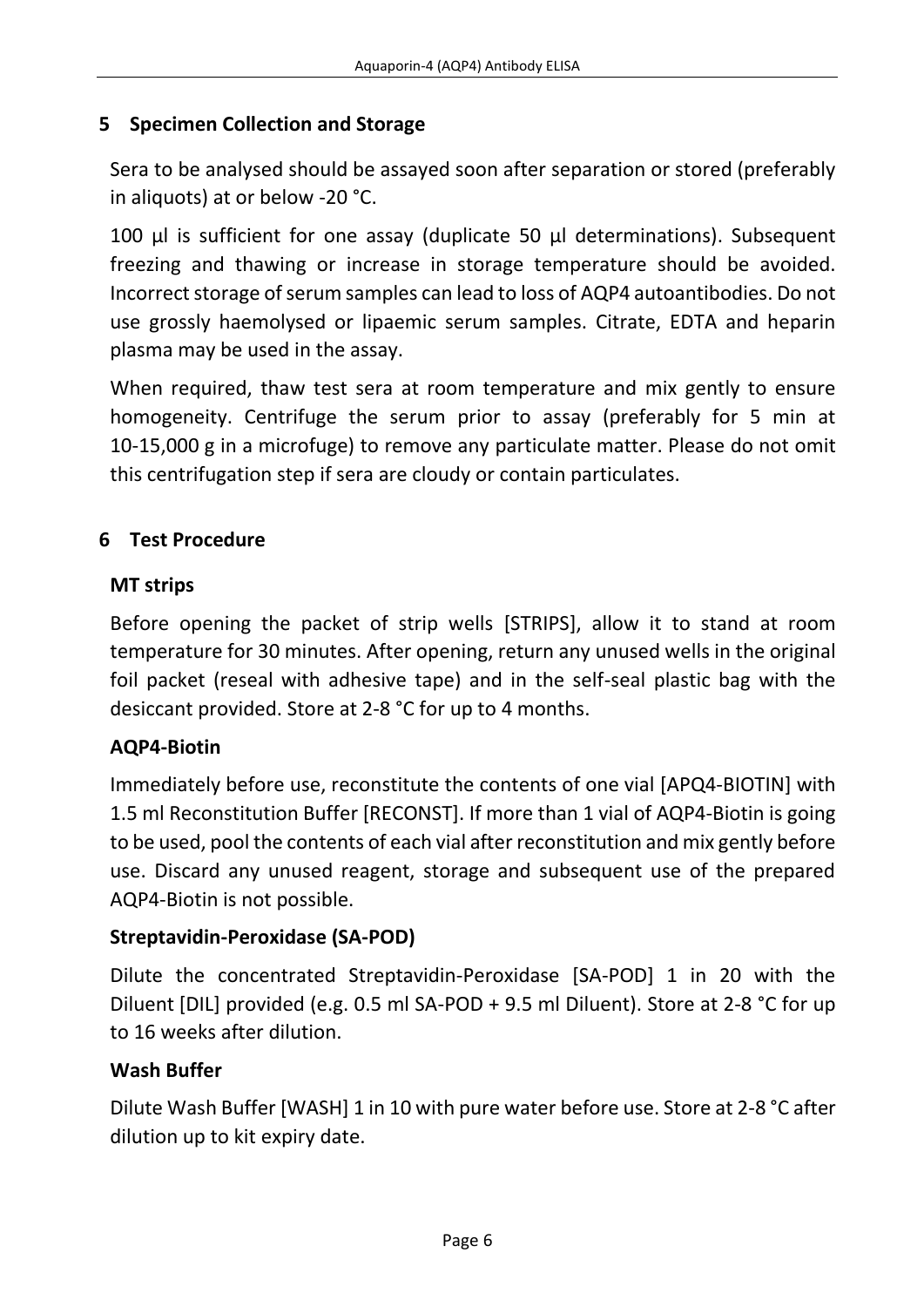#### <span id="page-6-0"></span>**7 Assay Procedure**

Calculate the number of individual ELISA plate wells needed for the assay. Allow all the reagents supplied, including the appropriate number of packets of strips, to reach room temperature (at least 30 min), remove the number of strip wells required and fit them firmly into the frame provided. Negative and Positive Controls in duplicate must always be included in each assay run.

- 1. Pipette each 50  $\mu$ l (in duplicate) of Calibrators A E [CAL A] [CAL E], Negative [CON -] and Positive Controls [CON I] & [CON II] and test sera into the appropriate wells. Leave one well empty for blank.
- 2. Pipette 25 µl of reconstituted AQP4-Biotin [AQP4-BIOTIN] into each well (except blank), cover the plate and incubate for 2 hours at room temperature (20 – 25 °C) with shaking on an ELISA plate shaker (500 shakes per min).
- 3. After the 2 hour incubation with AQP4-Biotin, aspirate or discard the reagent from the wells, and wash the wells three times with diluted Wash Buffer[WASH]. Tap the inverted wells gently on a clean dry absorbent surface to remove any droplets of Wash Buffer.
- 4. Pipette 100 µl of ready-for-use diluted SA-POD [SA-POD] into each well (except blank). Cover the plate and incubate for 20 minutes at room temperature (20 – 25 °C) with shaking on an ELISA plate shaker (500 shakes per min).
- 5. Aspirate or discard the reagent from the wells and wash twice with Wash Buffer [WASH] followed by one wash with pure water to remove any foam from the wells. If a plate washing machine is used, wash 3 times with Wash Buffer only (i.e. omit water wash). Tap the inverted wells gently on a clean dry absorbent surface to remove any droplets of Wash Buffer.
- 6. Pipette 100 µl of Substrate [SUB] into each well (including blank) and incubate for 20 minutes at room temperature in the dark without shaking.
- 7. Stop the substrate reaction by addition of 100 µl of Stop Solution [STOP] to each well (including blank) and shake the plate for about 5 seconds on a plate shaker to ensure uniformity of the solution in each well.
- 8. Read the absorbance at 450 nm and at 405 nm within 5 to 10 minutes after addition of Stop Solution using an ELISA plate reader blanked against a well containing 100 µl Substrate plus 100 µl of Stop Solution only.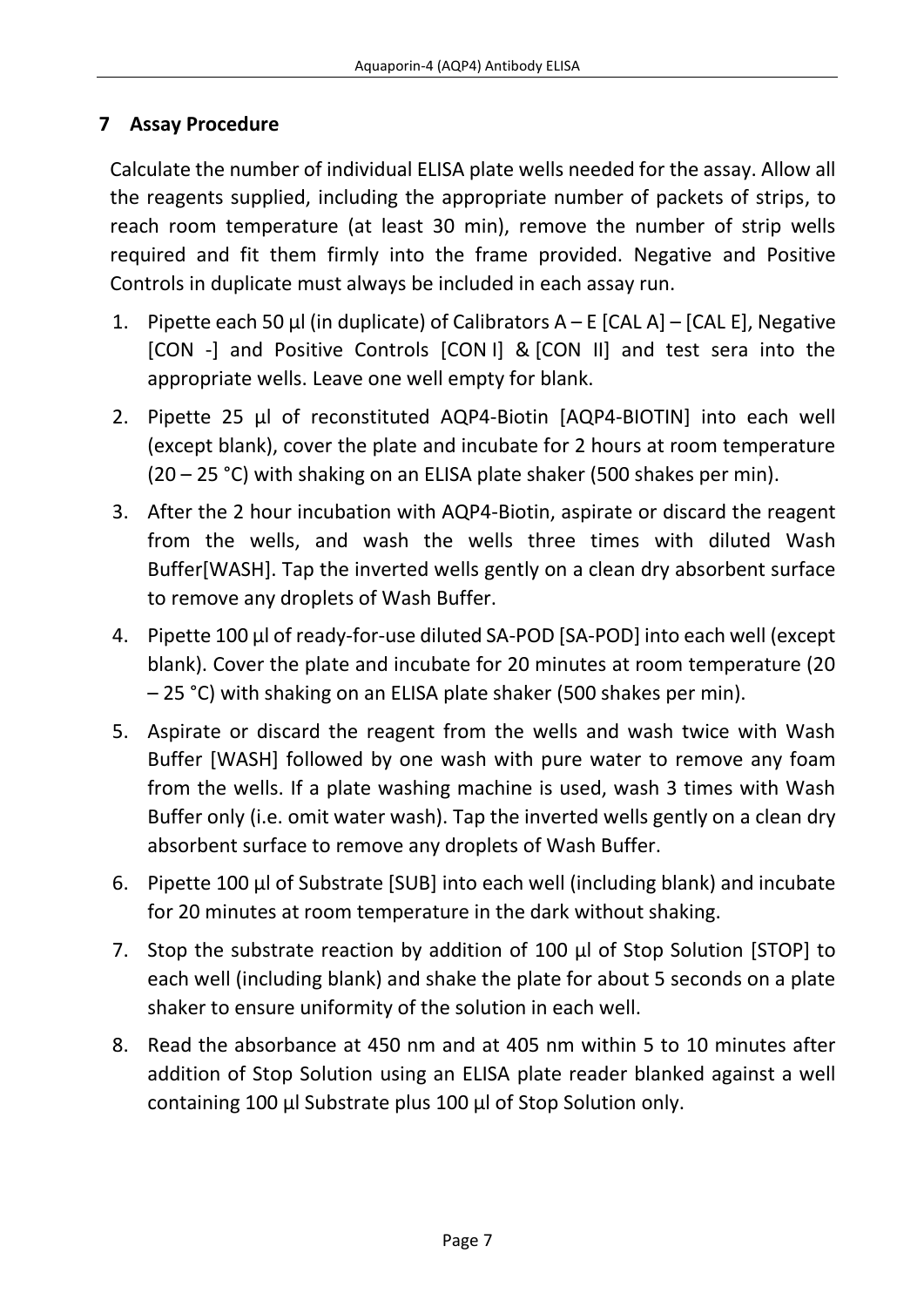#### <span id="page-7-0"></span>**8 Calculation of Results**

A calibration curve can be established by plotting calibrator concentration on the x-axis (log scale) against the absorbance of the calibrators on the y-axis (linear scale). The AQP4 autoantibody concentrations in patient sera can then be read off the calibration curve. Other data reduction systems can be used. The negative control can be assigned a value of 0.15 U/ml to assist in computer processing of assay results.

Samples with AQP4 autoantibody concentrations above 80 U/ml can be diluted (e.g 10 x and/or 100 x) in AQP4 antibody negative serum. Some sera will not dilute in a linear way

#### **Typical Example**

Typical results are shown in the following table.

|                  | OD 450 nm | Konz. U/ml |
|------------------|-----------|------------|
| CON-             | 0,021     |            |
| <b>CAL A</b>     | 0,085     | 1,5        |
| CAL <sub>B</sub> | 0,354     | 5          |
| CAL C            | 1,577     | 20         |
| <b>CALD</b>      | 3,802     | 40         |
| <b>CAL E</b>     | 6,588     | 80         |
| CON <sub>1</sub> | 0,755     | 12,0       |
| <b>CON II</b>    | 2,506     | 28         |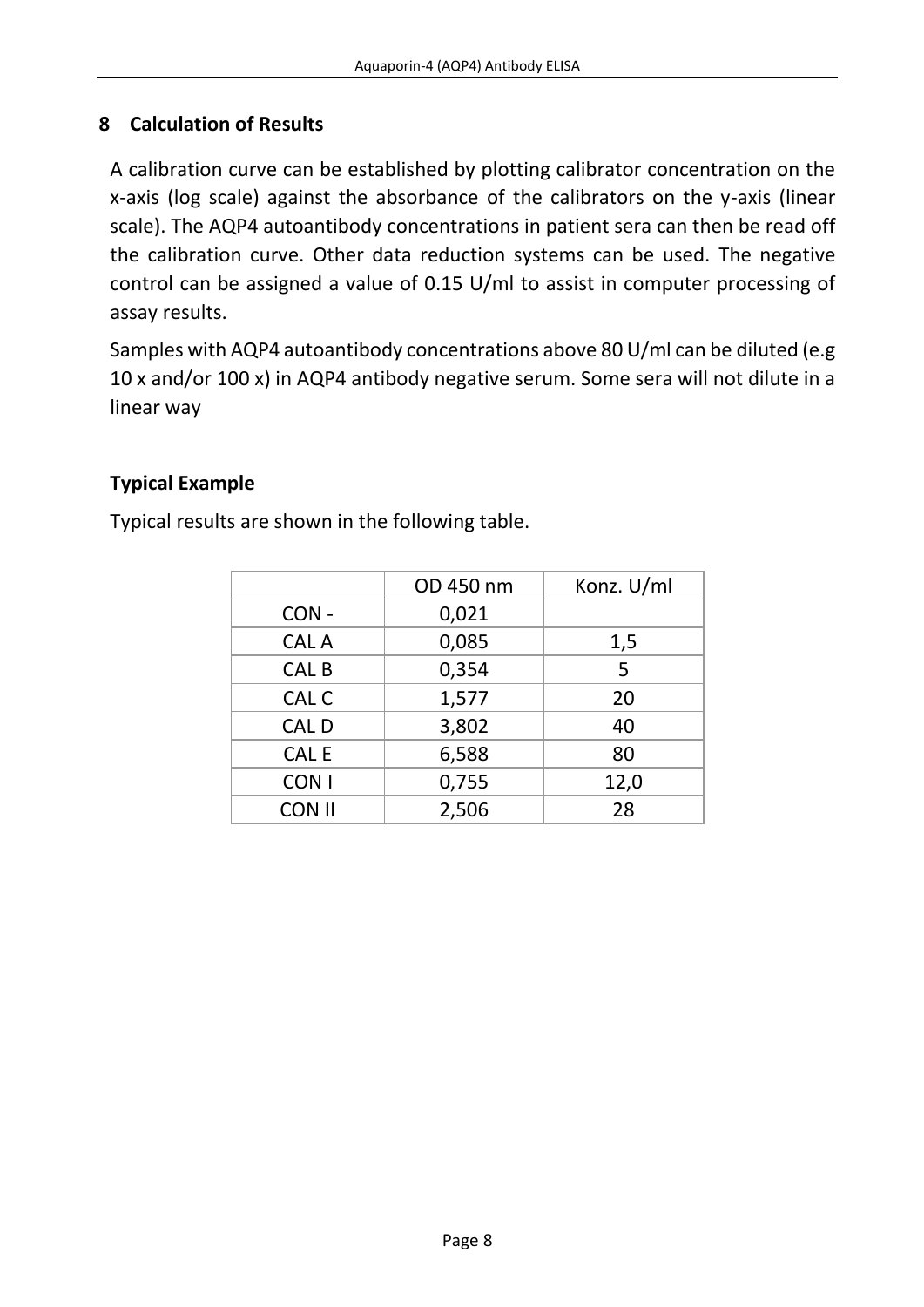

**U/ml**

#### <span id="page-8-0"></span>**9 Clinical Evaluation**

#### **9.1 Expected Values**

Negative < 3.0 U/ml

Positive ≥ 3.0 U/ml

#### **9.2 Clinical Specificity**

Samples from 358 individual healthy blood donors were analysed in the AQP4 Ab ELISA. All 356 (99%) healthy controls were identified as being negative for AQP4 autoantibodies.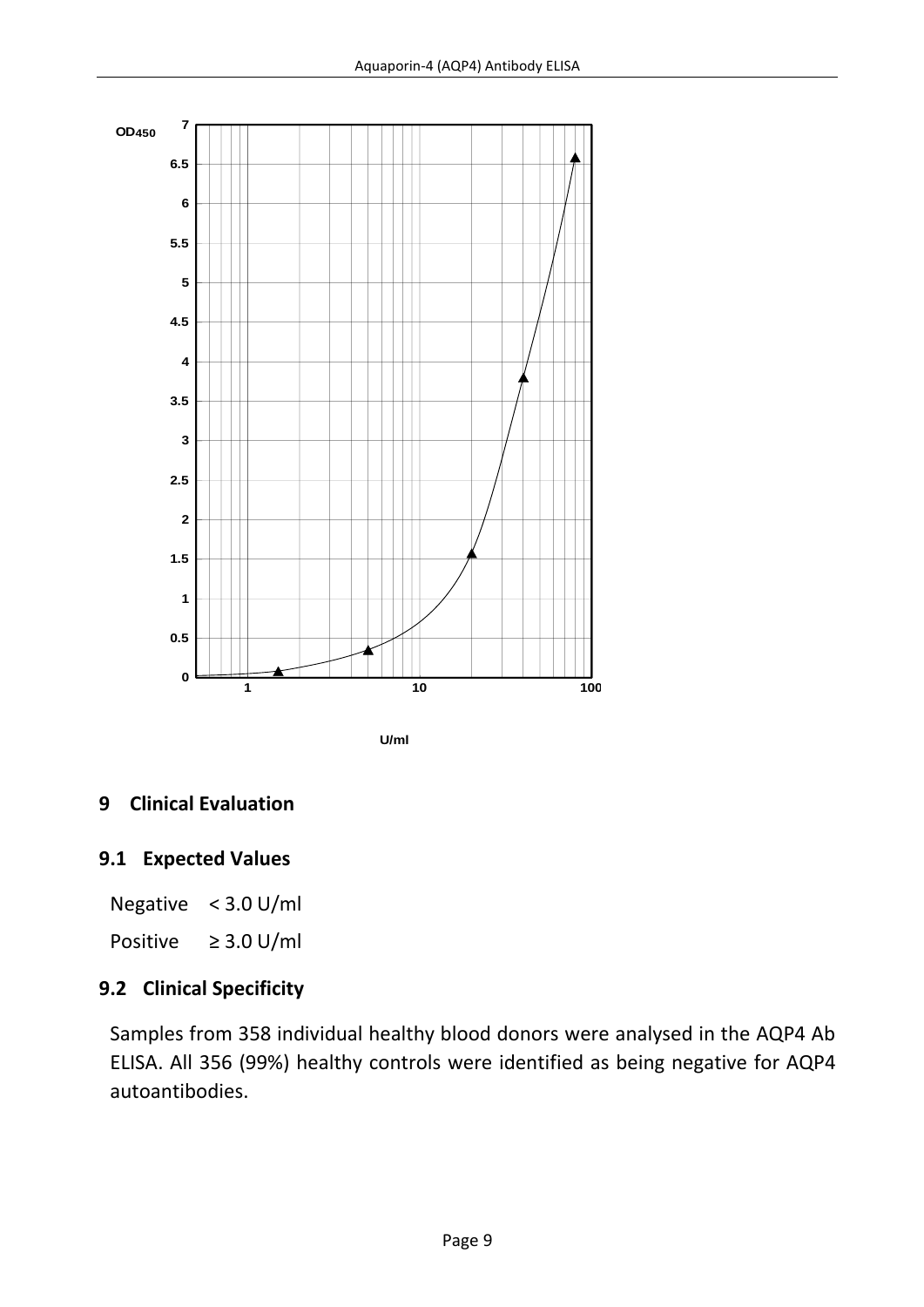#### **9.3 Clinical Sensitivity**

Of 62 sera from patients with neuromyelitis optica NMO or NMO spectrum disorder (NMOSD) 48 (77%) were positive for AQP4 Ab.

#### **9.4 Clinical Accuracy**

Analysis of 205 sera from patients with autoimmune diseases other than neuromyelitis optica spectrum disorders (NMOSD) indicated no interference from autoantibodies to TSH receptor (n=110), glutamic acid decarboxylase (n=26), 21 hydroxylase (n=12) or the acetylcholine receptor (n=10), thyroid peroxidase (n=15), thyroglobulin (n=10), IA2 (n=7) or from rheumatoid factor (n=15) in the AQP4 Ab ELISA.

#### **9.5 Lower Detection Limit**

The negative control was assayed 20 times and the mean and standard deviation calculated. The lower detection limit at 2 standard deviations was 0.17 U/ml.

Interference

No interference was observed when samples were spiked with the following materials; bilirubin up to 20 mg/dl or intralipid up to 3,000 mg/dl. Interference was seen from haemoglobin at 500 mg/dl.

Intra-Assay Precision (n=25)

| sample | mean U/ml | cv(%) |
|--------|-----------|-------|
|        | 3.9       | 7.7   |
|        | 7.0       | 8.6   |
|        | 28        | 3.2   |
|        | 58        | ว 1   |

Inter-Assay Precision (n=20)

| sample | mean U/ml | cv(%) |
|--------|-----------|-------|
|        | 5.0       | 15.6  |
|        | 13.3      | 10.5  |
|        | 35        | 7.9   |
|        | 59        | 7.5   |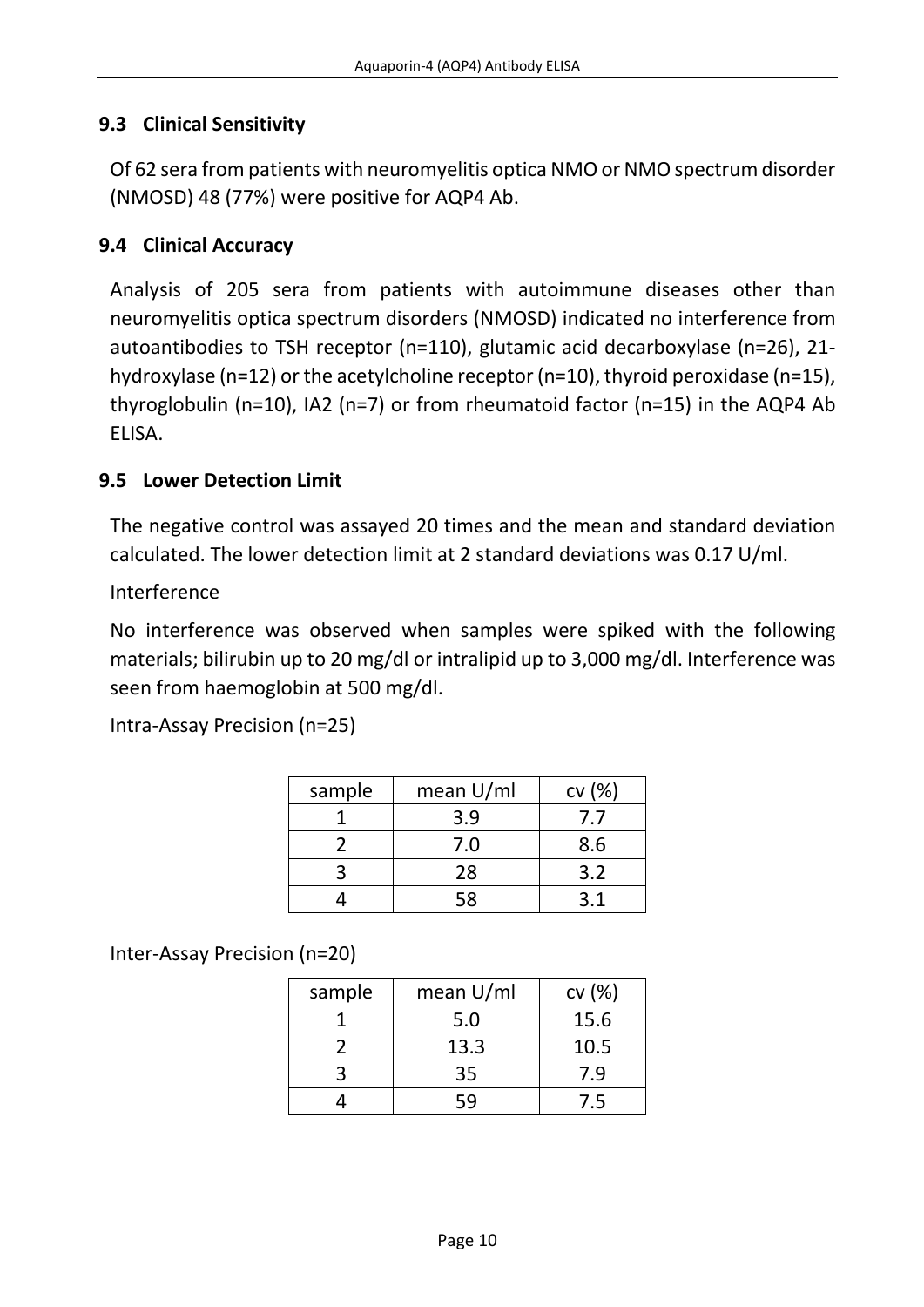#### <span id="page-10-0"></span>**10 Literature**

- V. A. Lennon et al. **A serum autoantibody marker of neuromyelitis optica: distinction from multiple sclerosis.**  Lancet 2004; 364(9451): 2106 - 2112
- V. A. Lennon et al. **IgG marker of optic-spinal multiple sclerosis binds to the aquaporin-4 water channel.**  The Journal of Experimental Medicine 2005; 202: 473 - 477

 N. Isobe et al. **Quantitative assays for anti-aquaporin-4 antibody with subclass analysis in neuromyelitis optica.**

Multiple Sclerosis Journal 2012 DOI: 10.1177/1352458512443917

S. Jarius et al.

**Testing for antibodies to human aquaporin-4 by ELISA: Sensitivity, specificity and direct comparison with immunohistochemistry.**

Journal of the Neurological Sciences 2012 320: 32 – 37

#### <span id="page-10-1"></span>**11 Changes to declare**

IFU has been re-formatted.

In sections 6, 7 and 8 and in the pipetting scheme the names of components as indicated on labels have been included to provide more clarity. Further, the blank was included in the pipetting scheme.

No changes have been made to kit components or execution of protocols.